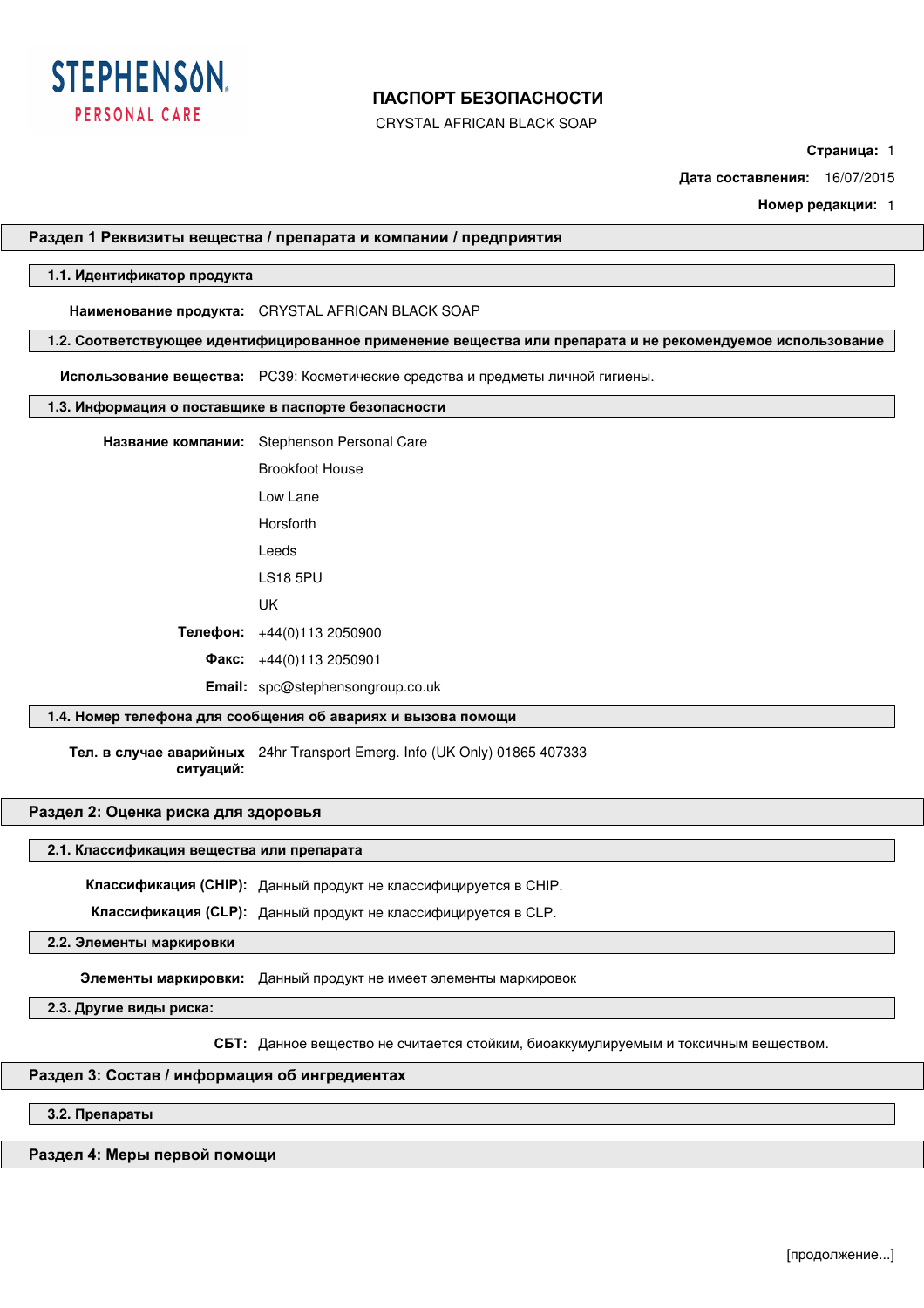### CRYSTAL AFRICAN BLACK SOAP

### **Страница:** 2

#### **4.1. Описание мер первой помощи**

**Контакт с кожей:** Немедленно промойте большим количеством воды с мылом.

**Попадание в глаза:** Промойте глаза проточной водой в течение 15 минут.

**Проглатывание:** Не пытайтесь вызвать рвоту. Прополощите рот водой.

**Вдыхание:** Не применимо.

## **4.2. Наиболее важные симптомы и нарушения, как острые, так и отдаленные**

**Контакт с кожей:** Может появиться небольшое раздражение в месте контакта.

**Попадание в глаза:** Может наблюдаться раздражение и покраснение.

**Проглатывание:** Может вызвать раздражение и покраснение рта и горла.

**Вдыхание:** Не применимо.

**4.3. Указание о срочной медицинской помощи и необходимые специальные методы лечения**

## **Раздел 5: Меры пожарной безопасности**

#### **5.1. Средства пожаротушения**

**Средства пожаротушения:** Используйте средства тушения огня в соответствии с характером пожара.

## **5.2. Специфические факторы риска, связанные с веществом или препаратом**

**Риски при воздействии:** Не применимо

#### **5.3. Рекомендации для пожарных**

**Рекомендации для пожарных:** Работайте в защитной одежде во избежание контакта с кожей и глазами.

#### **Раздел 6: Мероприятия при случайном выбросе**

## **6.1. Меры индивидуальной безопасности, индивид. средства защиты и порядок действий в аварийной обстановке**

**Меры индивид. безопасности:** Информацию об индивидуальных средствах защиты см. в разделе 8 ПБ.

## **6.2. Меры экологической безопасности**

**Меры эколог. безопасности:** Не выливайте в канализацию и дренажную систему.

## **6.3. Методы и материалы, используемые для локализации и очистки**

**Методы очистки:** Избегайте применения всех несовместимых материалов в процедуре очистки – см. раздел 10 ПБ.

## **6.4. Ссылки на другие разделы**

## **Раздел 7: Правила обращения и хранения**

#### **7.1. Меры предосторожности при работе**

**Правила обращения:** Позаботиться о достаточной вентиляции рабочего места. Курение запрещено.

### **7.2. Условия безопасного хранения, включая несовместимые материалы**

**Условия хранения:** Храните в прохладном, хорошо проветриваемом месте.

**Подходящая тара:** Хранить только в оригинальной упаковке.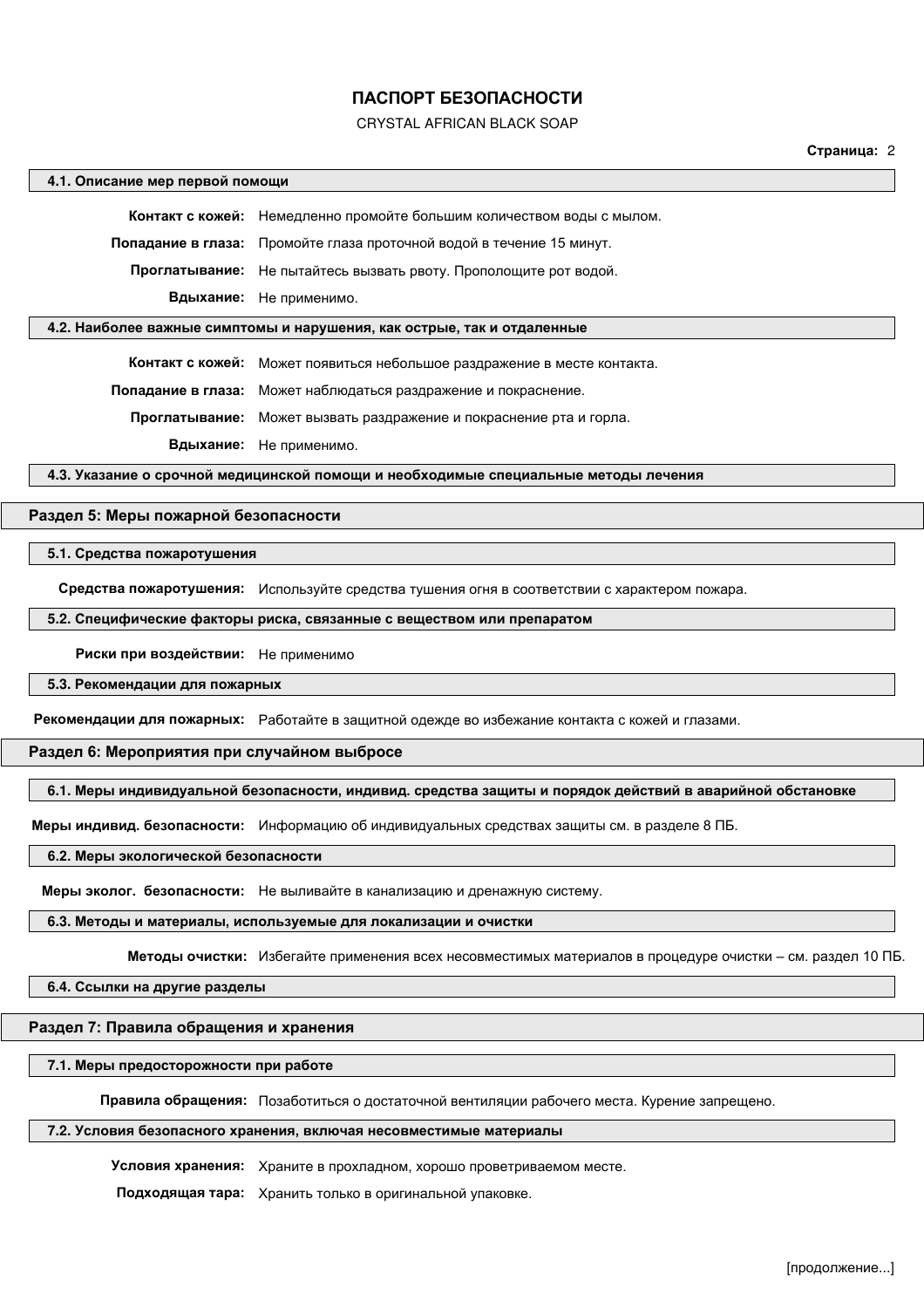CRYSTAL AFRICAN BLACK SOAP

## **Страница:** 3

#### **7.3. Специальное конечное назначение**

#### **Раздел 8: Предотвращение воздействия на организм и индивидуальные средства защиты**

## **8.1. Контролируемые параметры**

**Уровни возд. на раб. месте:** Данные отсутствуют.

## **DNEL/PNEC значения**

**Значения DNEL/PNEC:** Данные отсутствуют.

#### **8.2. Предотвращение воздействия на организм**

**Защита органов дыхания:** Защита органов дыхания не требуется.

**Защита рук:** Защитные перчатки.

**Защита глаз:** Защитные очки.

**Средства защиты кожи:** Защитная одежда.

## **Раздел 9: Физические и химические свойства**

## **Раздел 9: Физические и химические свойства**

| Физическое состояние: Твердое вещество |                        |                                        |
|----------------------------------------|------------------------|----------------------------------------|
|                                        | Цвет: Темно коричневый |                                        |
|                                        | Запах: Нежный аромат   |                                        |
| Растворимость в воде: Смешивается      |                        |                                        |
| <b>Температура кипения °C:</b> > 100   |                        | <b>Температура плавления °С:</b> 55-60 |
| Значение рН: 9-10                      |                        |                                        |

**9.2. Прочая информация**

**Прочая информация:** Данные отсутствуют.

## **Раздел 10: Стойкость и реакционная способность**

**10.1. Реакционная способность**

**Реакционная способность:** Стоек при рекомендуемых условиях транспортировки и хранения.

**10.2. Химическая стойкость**

**Химическая стойкость:** Стойкий при нормальных условиях.

## **10.3. Возможность опасных реакций**

**Опасные реакции:** При обычных условиях транспортировки и хранения опасные реакции не происходят.

**10.4. Нежелательные условия**

**Нежелательные условия:** Повышенная влажность

## **10.5. Несовместимые материалы**

**Нежелательные материалы:** Сильные окислители. Сильные восстановители.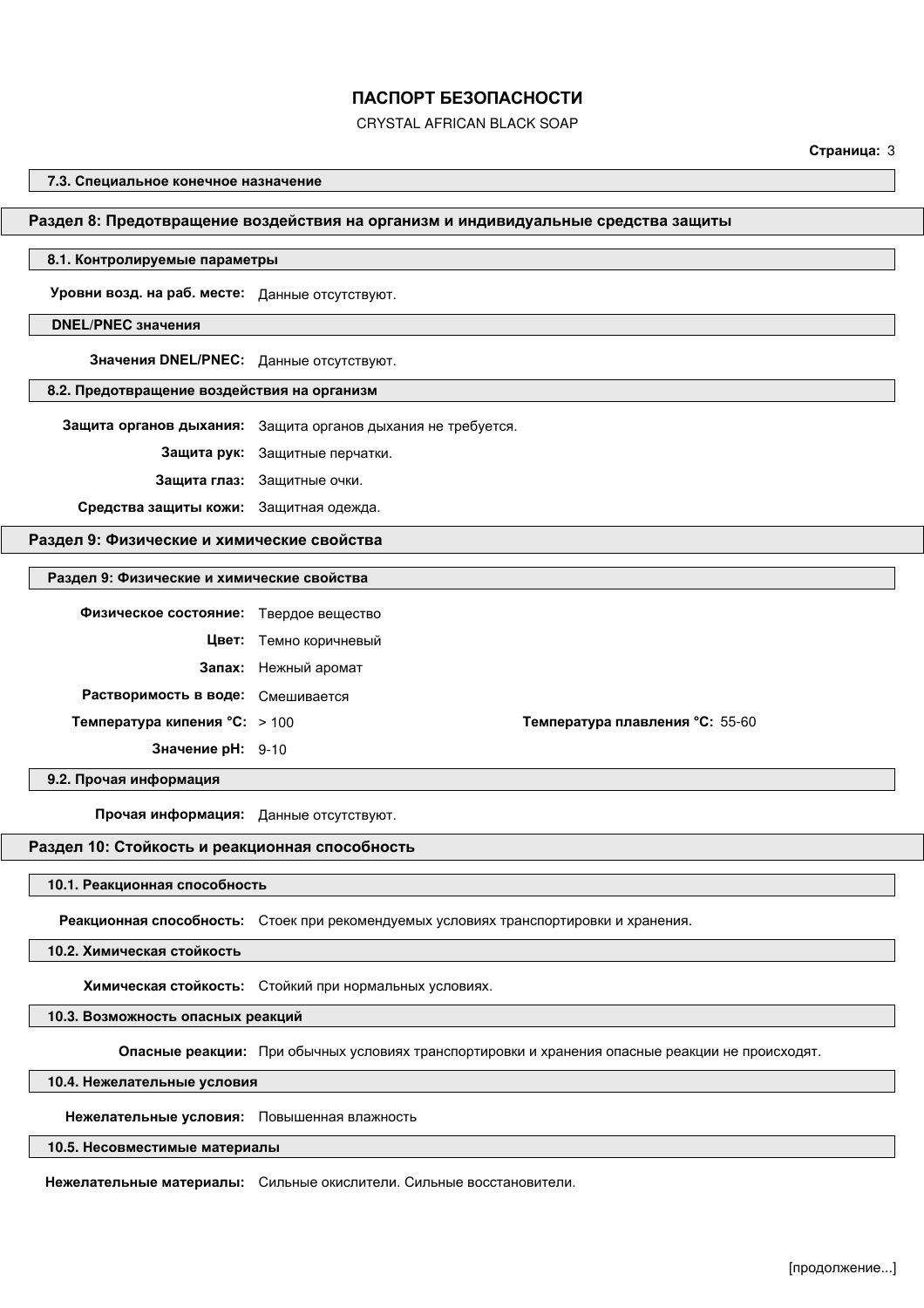CRYSTAL AFRICAN BLACK SOAP

## **Страница:** 4

#### **10.6. Опасные продукты разложения**

#### **Раздел 11: Токсикологическая информация**

#### **11.1. Информация о токсикологическом действии**

**Значения токсичности:** Значения токсичности:

## **Симптомы / пути поступления в организм**

**Контакт с кожей:** Может появиться небольшое раздражение в месте контакта.

**Попадание в глаза:** Может наблюдаться раздражение и краснота.

**Проглатывание:** Может вызвать раздражение и покраснение рта и горла.

**Вдыхание:** Не применимо.

#### **Раздел 12: Экологическая информация**

**12.1. Токсичность**

**Значения экотоксичности:** Данные отсутствуют.

### **12.2. Стойкость и способность разлагаться**

**Стойкость и способность:** Подвергается биологическому разложению.

#### **12.3. Потенциал биоаккумулирования**

**12.4. Подвижность в почве**

#### **12.5. Результаты оценки принадлежности к PBT и vPvB**

**Оценка СБТ:** Данное вещество не считается стойким, биоаккумулируемым и токсичным веществом.

## **12.6. Прочие вредные воздействия**

## **Раздел 13: Рекомендации по утилизации**

#### **13.1. Методы утилизации отходов**

**Обратите внимание:** Пользователю следует иметь в виду, что возможно существование местных и

национальных положений относительно порядка утилизации.

## **Раздел 14: Транспортирование**

**Опасность при транс-ке:** Данный продукт не классифицируется как опасный при транспортировке.

## **Раздел 15: Инструктивная информация**

## **15.1. Директивы и законодательные нормы по охране труда, технике безопасности**

#### **15.2. Оценка химической безопасности**

**Оценка хим. безопасности:** Оценка химической безопасности вещества или смеси поставщиком проведена не

была.